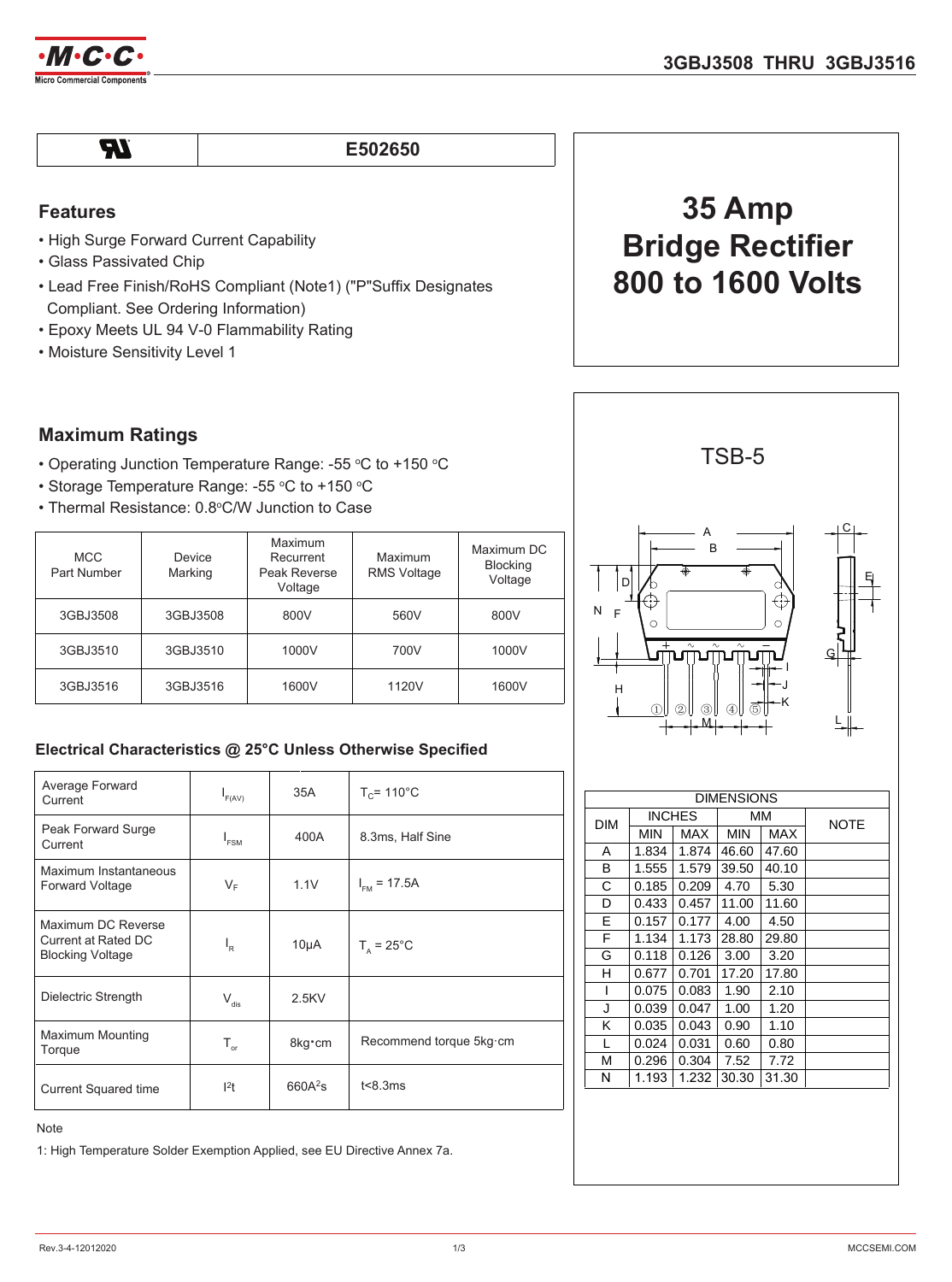

## **Curve Characteristics**